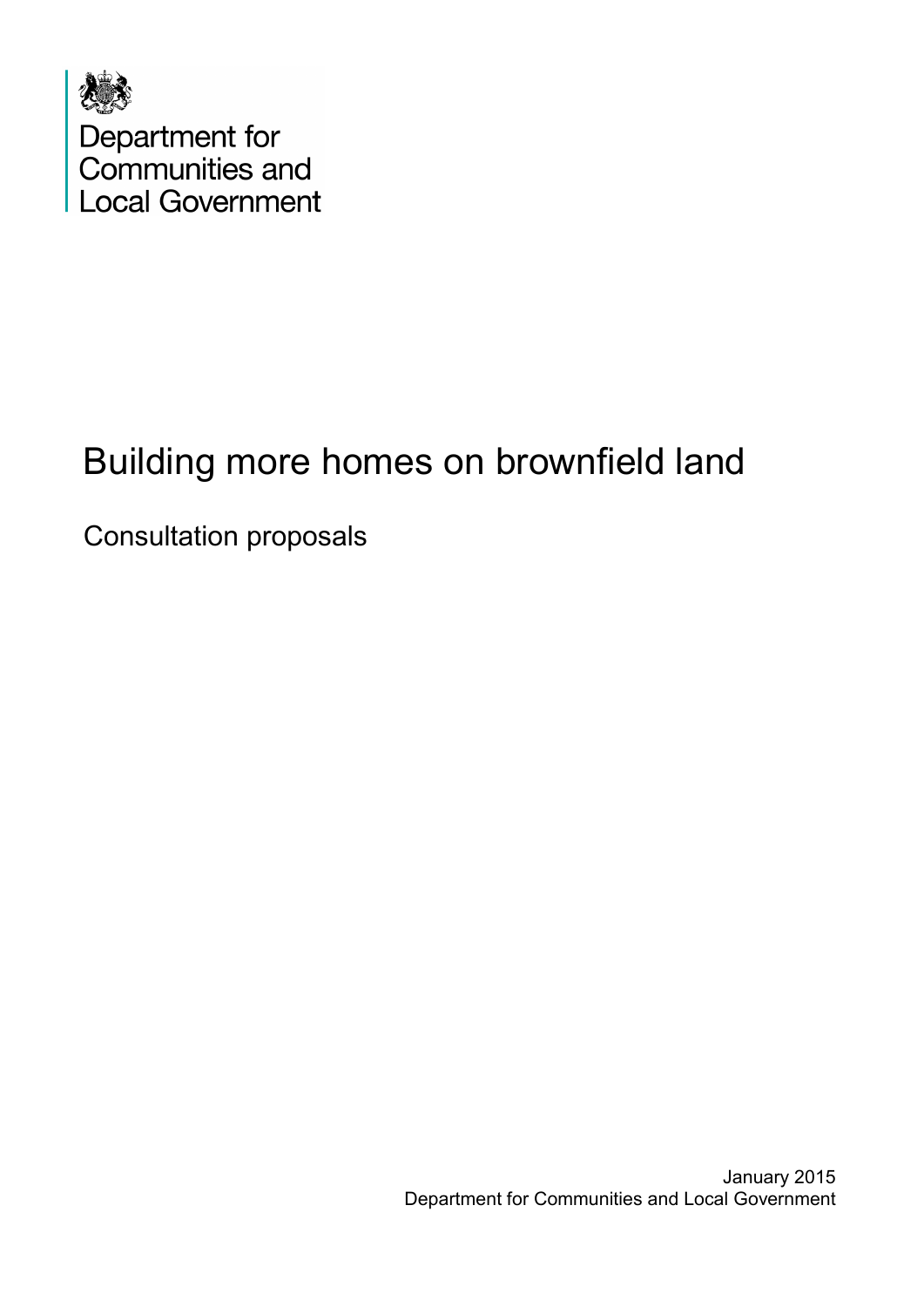

*© Crown copyright, 2015*

*Copyright in the typographical arrangement rests with the Crown.*

You may re-use this information (not including logos) free of charge in any format or medium, under the terms of the Open Government Licence. To view this licence[,http://www.nationalarchives.gov.uk/doc/open-government-licence/version/3/](http://www.nationalarchives.gov.uk/doc/open-government-licence/version/3/) or write to the Information Policy Team, The National Archives, Kew, London TW9 4DU, or email: [psi@nationalarchives.gsi.gov.uk.](mailto:psi@nationalarchives.gsi.gov.uk)

This document/publication is also available on our website at [www.gov.uk/dclg](http://www.gov.uk/dclg)

If you have any enquiries regarding this document/publication, complete the form at <http://forms.communities.gov.uk/> or write to us at:

Department for Communities and Local Government Fry Building 2 Marsham Street London SW1P 4DF Telephone: 030 3444 0000

For all our latest news and updates follow us on Twitter:<https://twitter.com/CommunitiesUK>

January 2015

ISBN: 978-1-4098-4470-9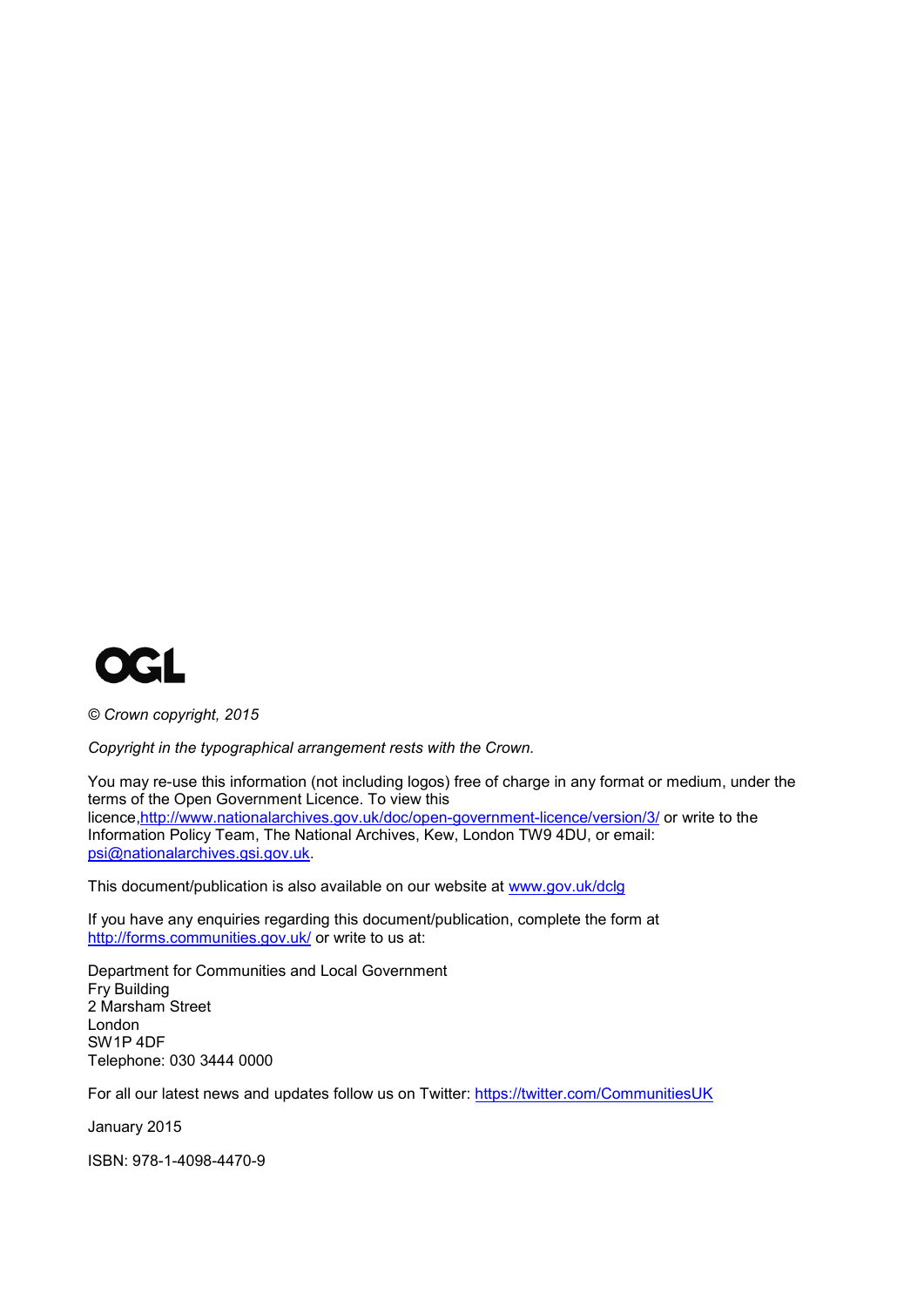# **Contents**

| <b>Ministerial Foreword</b>                          | 4  |
|------------------------------------------------------|----|
| Introduction                                         | 6  |
| Identifying brownfield land suitable for new housing | 9  |
| Measures to encourage progress                       | 13 |
| Implementation                                       | 19 |
| <b>Summary of Questions</b>                          |    |
| About this consultation                              |    |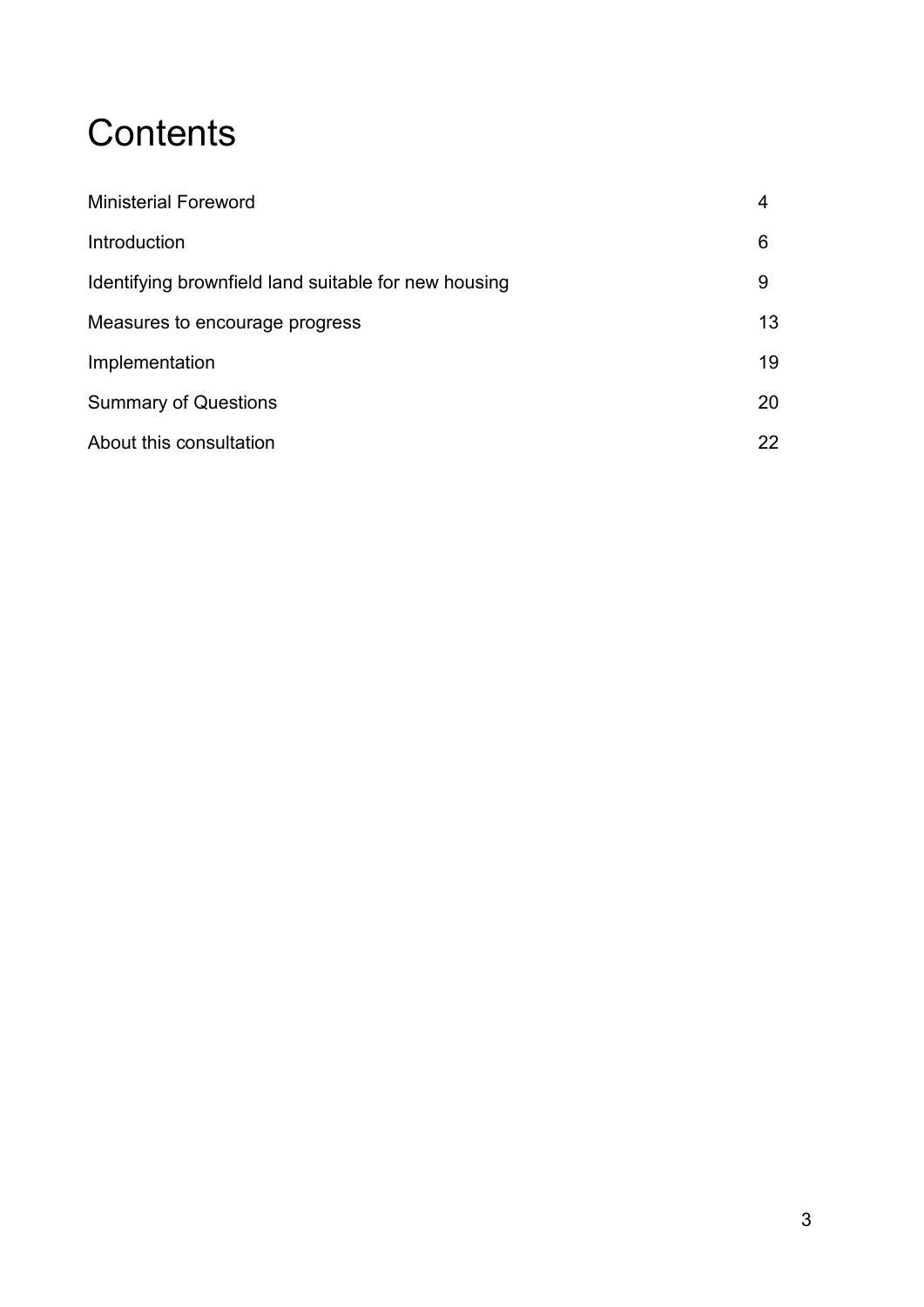### Ministerial Foreword

The Government knows that local authorities share its ambition to maximise housing delivery on brownfield land. In June last year we announced that we expect to see local development orders being used to get permissions in place on over 90% of suitable brownfield land by 2020, and we made a commitment to implementing a package of measures to support authorities in delivering this goal. Since then local authorities taking forward local development orders for housing on suitable brownfield sites have started to receive support and today I am inviting authorities to bid for a further round of funding.

I am confident that most authorities will make good progress in putting local development orders for homes in place. This Consultation proposes ways in which local authorities can collect and share information on suitable brownfield land in an open and transparent manner so that progress will be clear to all. The Consultation also seeks views on measures that may be needed in more exceptional circumstances where further action is needed to drive progress.

I hope that as many authorities, development partners and other organisations and individuals as possible respond to this consultation to help us ensure that we have the best system in place to help deliver the homes that we need.

**Brandon Lewis MP**

Minister of State for Housing and Planning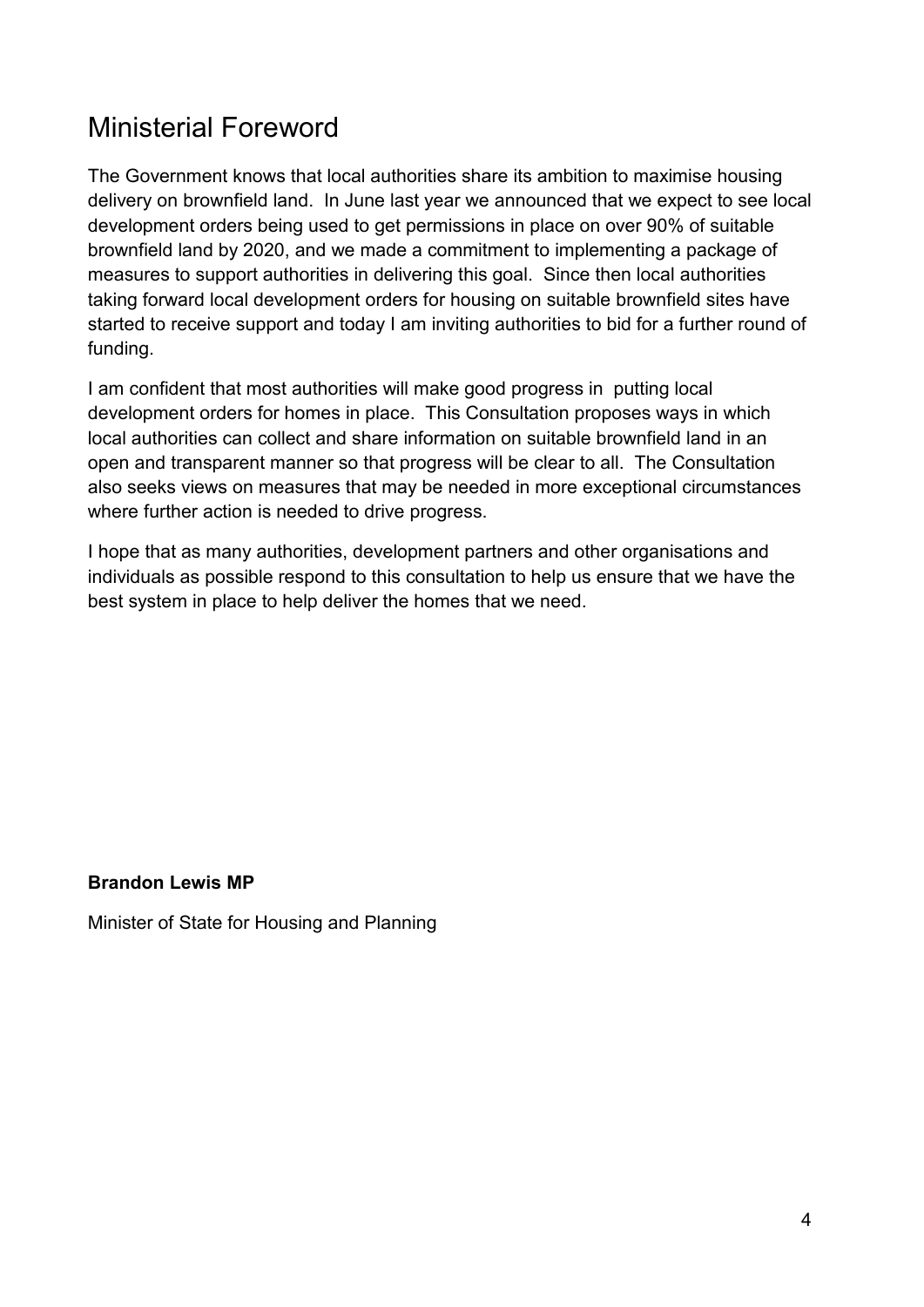## Basic Information

| <b>Topic of this</b><br>consultation: | Measures to underpin the delivery of housing on brownfield land                                                                                |
|---------------------------------------|------------------------------------------------------------------------------------------------------------------------------------------------|
| Scope of this                         | Seeks views on a range of proposals to support authorities further in                                                                          |
| consultation:                         | identifying and recording brownfield land suitable for housing, and to                                                                         |
|                                       | encourage them to make good progress in getting permissions in place for                                                                       |
|                                       | housing through local development orders.                                                                                                      |
| Geographical                          | England                                                                                                                                        |
| scope:                                |                                                                                                                                                |
| <b>Body/bodies</b>                    | Planning Directorate, Department for Communities and Local Government.                                                                         |
| responsible for the                   |                                                                                                                                                |
| consultation:<br><b>Duration:</b>     |                                                                                                                                                |
| <b>Enquiries:</b>                     | 6 weeks (ending 11 March 2015)<br>For enquiries please contact:                                                                                |
|                                       | UnderpinningMeasures@communities.gsi.gov.uk                                                                                                    |
|                                       | 030 3444 1706                                                                                                                                  |
| How to respond:                       | You can either respond to the consultation using the online Survey Monkey                                                                      |
|                                       | form at: https://www.surveymonkey.com/s/TTKRPYP                                                                                                |
|                                       |                                                                                                                                                |
|                                       | Or you can email your response to the questions to<br>UnderpinningMeasures@communities.gsi.gov.uk                                              |
|                                       |                                                                                                                                                |
|                                       | If you need to provide a written response, please make it clear which                                                                          |
|                                       | questions you are responding to.                                                                                                               |
|                                       |                                                                                                                                                |
|                                       | Written responses should be sent to:<br>Anne Wood                                                                                              |
|                                       | Department for Communities and Local Government                                                                                                |
|                                       | <b>Third Floor</b>                                                                                                                             |
|                                       | Fry Building                                                                                                                                   |
|                                       | 2 Marsham Street                                                                                                                               |
|                                       | SW1P4DF                                                                                                                                        |
|                                       | When you reply it would be very useful if you confirm whether you are                                                                          |
|                                       | replying as an individual or submitting an official response on behalf of an                                                                   |
|                                       | organisation and include:                                                                                                                      |
|                                       | your name,                                                                                                                                     |
|                                       | your position (if applicable),                                                                                                                 |
|                                       | the name of organisation (if applicable),<br>٠                                                                                                 |
|                                       | an address (including post code),                                                                                                              |
| Getting to this                       | an email address, and a contact telephone number<br>$\bullet$<br>The Government announced in June 2014 that it expected to see local           |
| stage:                                | development orders in place for homes on more than 90% of brownfield land                                                                      |
|                                       | suitable for new housing by 2020.                                                                                                              |
|                                       |                                                                                                                                                |
|                                       | A £5 million fund has been made available to support up to 100 local<br>$\bullet$                                                              |
|                                       | development orders.                                                                                                                            |
|                                       | A package of support for local authorities will be made available to<br>encourage the preparation of local development orders, including local |
|                                       | development order templates.                                                                                                                   |
|                                       | £400 million of government funding is being invested to create housing<br>$\bullet$                                                            |
|                                       | zones to support development on brownfield land.                                                                                               |
|                                       |                                                                                                                                                |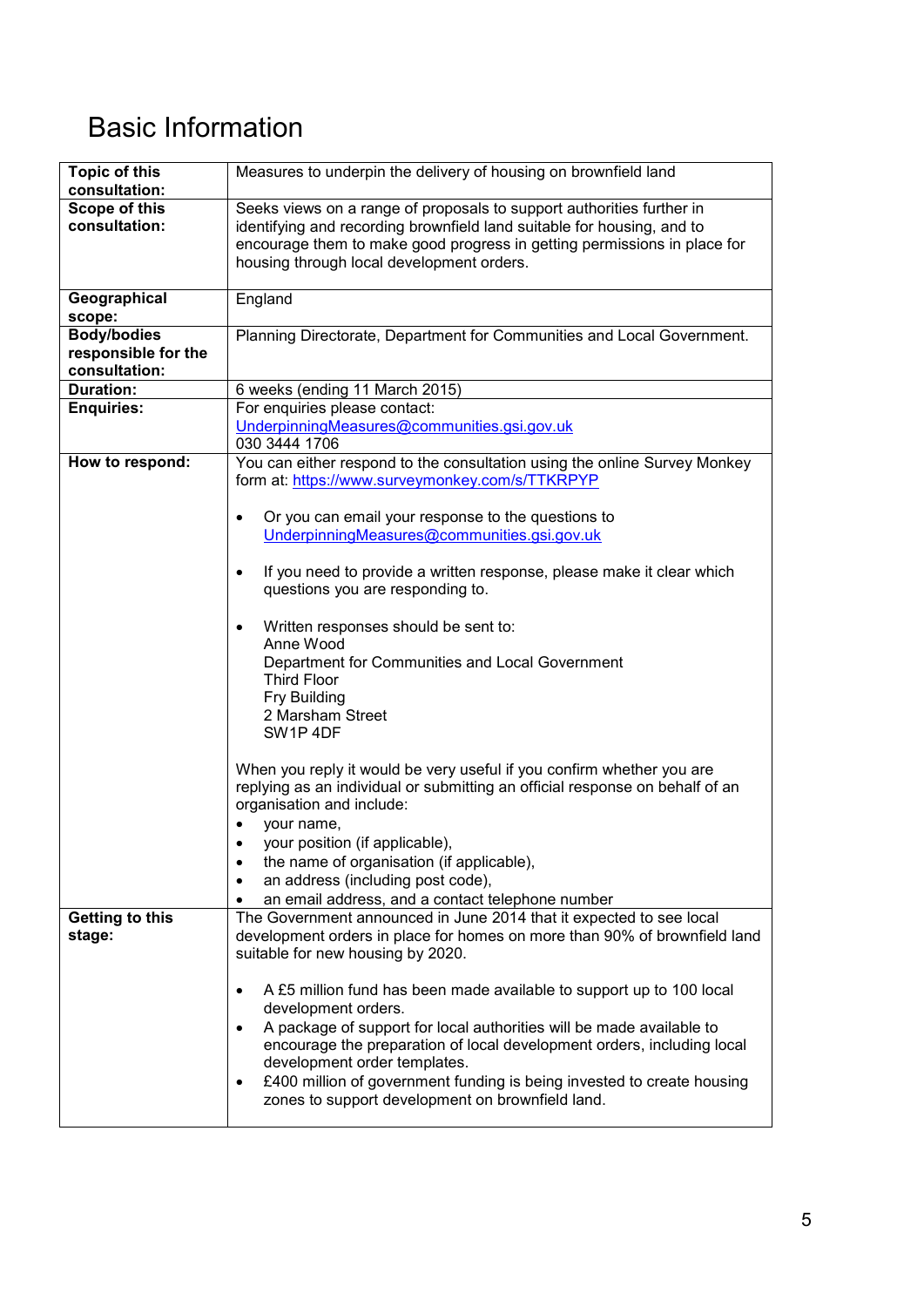# Introduction

- 1. The Government is committed to increasing the level of house building in England to ensure that communities can access the homes that they need. A significant level of investment and other support has already been committed to unlock housing sites and encourage house building, including:
	- A £474 million Local Infrastructure Fund which is helping to free up large-scale housing developments.
	- A £500 million Get Britain Building investment fund which is providing finance to unlock smaller stalled sites.
	- A £525 million Builders' Finance Fund which will provide development finance for smaller sites to support the construction of up to 15,000 new homes.
	- £720 million through the Growing Places Fund to deliver the infrastructure needed to bring forward stalled schemes that will promote economic growth and build homes.
	- The New Homes Bonus has allocated almost £3.4 billion since April 2011, recognising delivery of over 700,000 homes and over 100,000 long-term empty homes brought back into use.
	- £150 million Estate Regeneration fund which will help kick start and accelerate the regeneration of housing estates.
	- Over £200 million direct funding has been made available to bring empty property back into use.
	- The Public Sector Land Programme which has identified land with a capacity for over 100,000 homes, and the Strategic Land and Property review which has identified scope to generate £5 billion of receipts from Government land and property between 2015 and 2020.
- 2. The Government is also investing £200 million to help create around 10 Housing Zones outside London with a further £400 million being invested jointly with the Mayor of London for around 20 new Housing Zones in the Capital. It is also seeking powers to create an Urban Development Corporation for the Ebbsfleet area to accelerate the construction of a garden city development that will help to deliver up to 15,000 homes.
- 3. We have also reformed the planning system to ensure that it supports the delivery of housing, including homes on brownfield land. The National Planning Policy Framework makes clear that planning should encourage the effective use of land by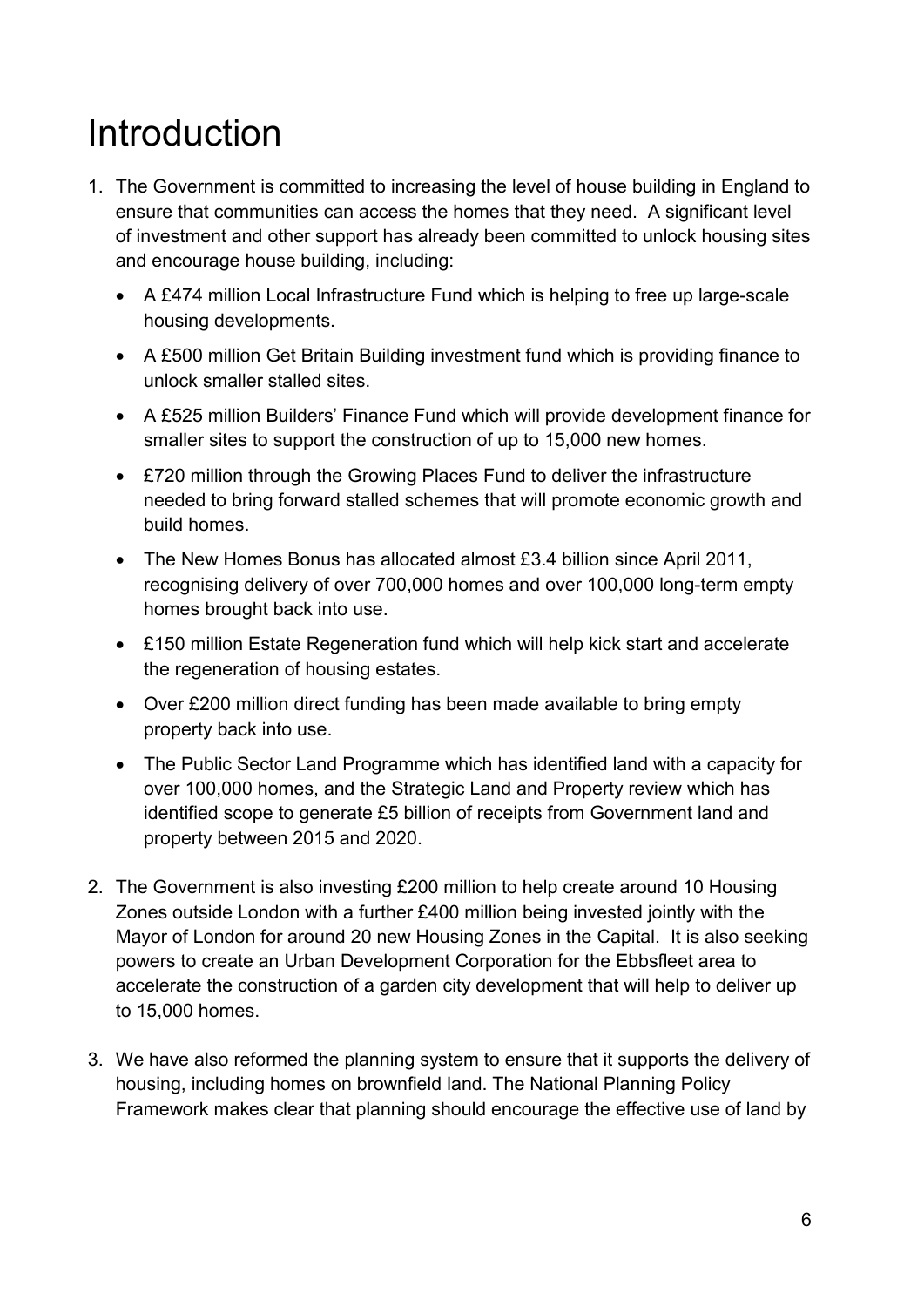re-using brownfield sites, provided they are not of high environmental value<sup>[1](#page-6-0)</sup>, and that local councils can set locally appropriate targets for using brownfield land. We have also amended planning practice guidance to stress the importance of bringing brownfield land back into use.

- 4. Planning regulations have been amended to make it easier to change the use of an existing building from commercial, retail and agricultural use to residential use. Permitted development rights have been expanded, including for flats above shops and allowing for new temporary uses. Budget 2014 announced our intention to further extend these flexibilities.
- 5. Changes to Community Infrastructure Levy rules now provide an increased incentive for brownfield development, and extended exemptions for empty buildings being brought back into use. We have also introduced changes to national policy to lift Section 106 burdens on vacant buildings being returned to use or demolished for redevelopment.
- 6. This investment and support is already delivering results. Over 700,000 additional homes have been delivered in England since 2009, including over 217,000 affordable homes. Housing starts are at their highest since 2007. Housing construction orders have doubled since 2009 and the number of empty homes is at a ten year low in England.
- 7. But the Government wants to go further to deliver more new homes. Brownfield land suitable for housing has a vital role to play in meeting the country's need for new homes while protecting the countryside, and for this reason the Government wants to maximise the number of new homes on suitable brownfield land.
- 8. The planning system plays a key role in facilitating housing, and local planning authorities through their policies and decisions have the potential to drive up the number of homes coming forward on brownfield land. Historic data suggests that there is enough suitable brownfield land to accommodate up to 200,000 homes, and the Government wants to see local planning authorities taking a proactive approach to realising this potential, through the use of local development orders.
- 9. Local development orders are an important way of speeding up the planning process and providing certainty for developers and investors. The Government therefore expects that permissions on brownfield land suitable for housing will in future be granted by local development orders, demonstrating the local planning authority's commitment to creating planning certainty to deliver growth in their area. To underpin this ambition the Government has set an objective that by 2020 local

-

<span id="page-6-0"></span> $1$  Paragraph 17 of the National Planning Policy Framework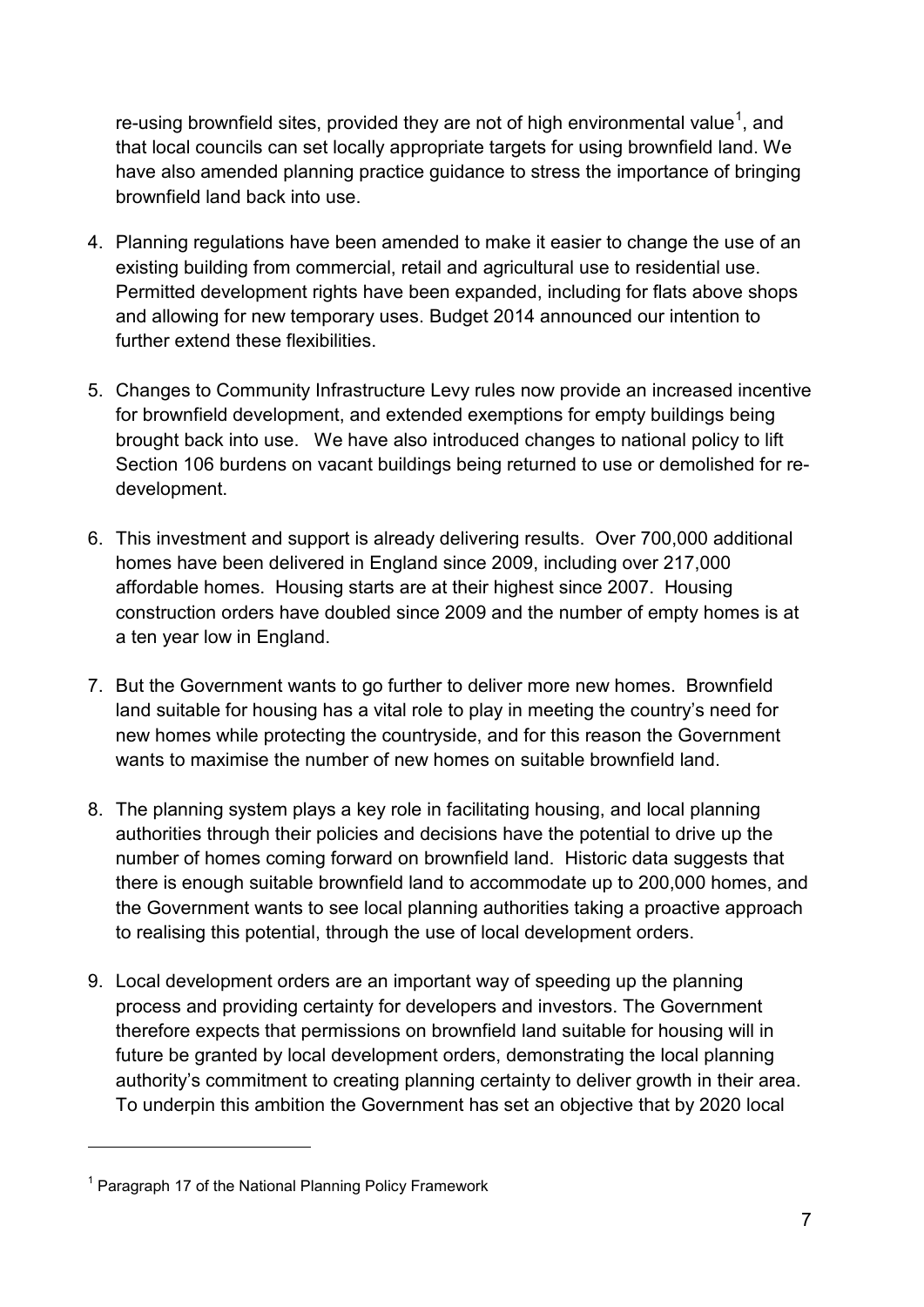development orders should be in place on over 90% of brownfield land suitable for housing, and which does not already benefit from planning permission.

- 10. We know that local authorities and communities share the Government's ambition to maximise the use of brownfield land, and we want to support them in driving up the number of homes permitted on suitable sites. We are already providing financial support to some authorities who are developing local development orders for housing and have launched an Invitation to Bid for further support in tandem with this consultation.
- 11.This consultation document seeks views on the Government's proposals for identifying suitable brownfield land and sharing data openly and transparently, measuring progress towards the Government's goal for housing permissions on brownfield land, and options to support authorities where additional action is needed to get permissions in place.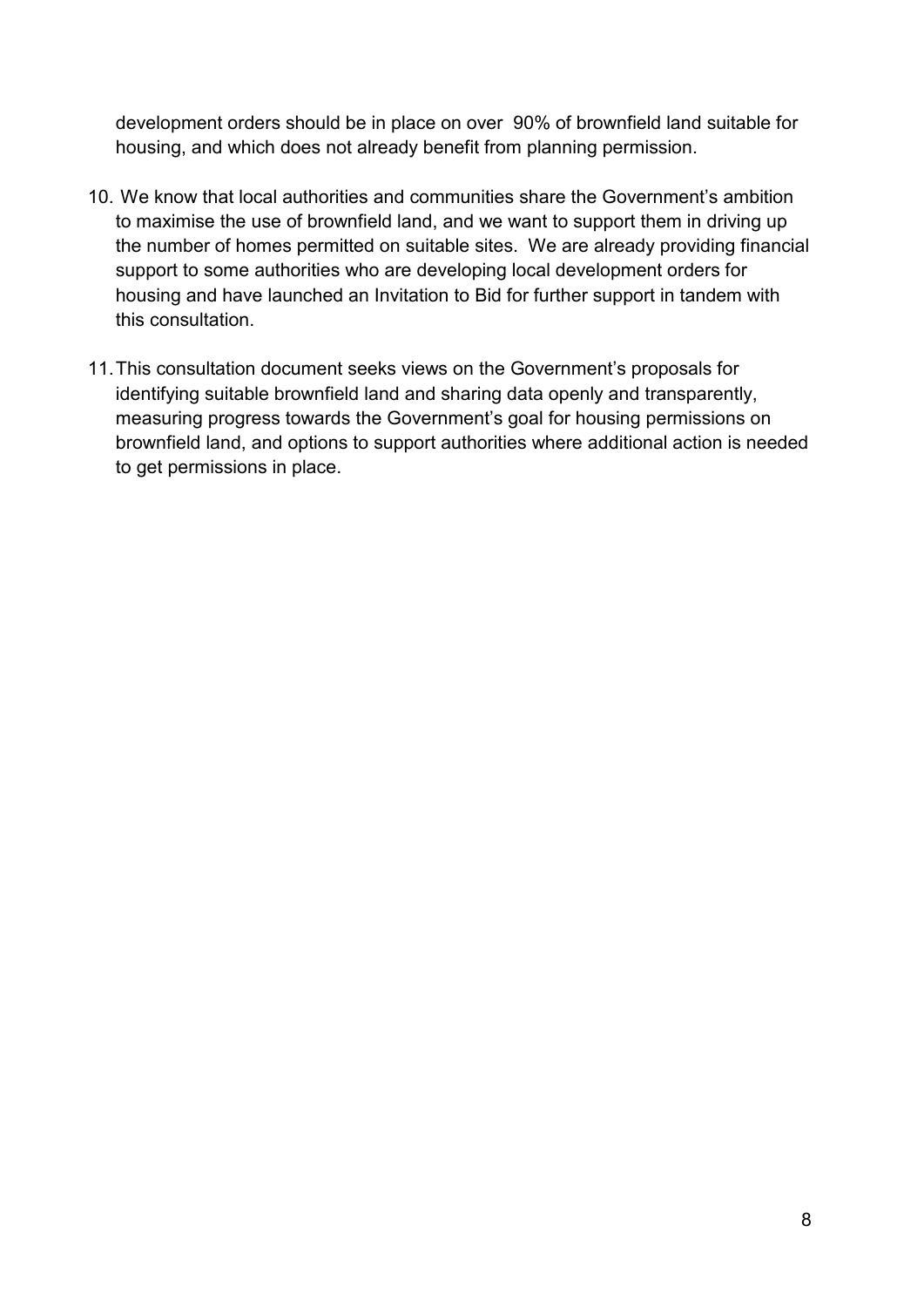# Identifying brownfield land suitable for new housing

12.Robust and up-to-date information will be essential if we are to know what brownfield land is available and suitable for housing, and to what extent local development orders are being put in place. Local planning authorities are best placed to lead on this, building on good practice. The Government is keen to support authorities to put in place open and transparent data. This section sets out the Government's proposals for identifying suitable land and how this information can be shared in an open and transparent manner.

#### **Defining brownfield land suitable for new housing**

13.'Brownfield' (previously developed) land is defined in Annex 2 of the National Planning Policy Framework as:

*Land which is or was occupied by a permanent structure, including the curtilage of the developed land (although it should not be assumed that the whole of the curtilage should be developed) and any associated fixed surface infrastructure. This excludes:* 

- *land that is or has been occupied by agricultural or forestry buildings;*
- *land that has been developed for minerals extraction or waste disposal by landfill purposes where provision for restoration has been made through development control procedures;*
- *land in built-up areas such as private residential gardens, parks, recreation grounds and allotments; and*
- *land that was previously-developed, but where the remains of the permanent structure have blended into the landscape in the process of time.*
- 14.This is a very broad definition and (apart from the exclusions) covers all land in England where there are or have been buildings or other development. Much of this land is already in productive use and would not be suitable for new housing. If we are to ensure progress towards the Government's objective of having local development orders in place on more than 90% of suitable brownfield land by 2020, it will be important to have good quality data about land that can be used for this purpose. We are therefore proposing that local planning authorities should identify land which follows the definition in the National Planning Policy Framework and also meets the following criteria: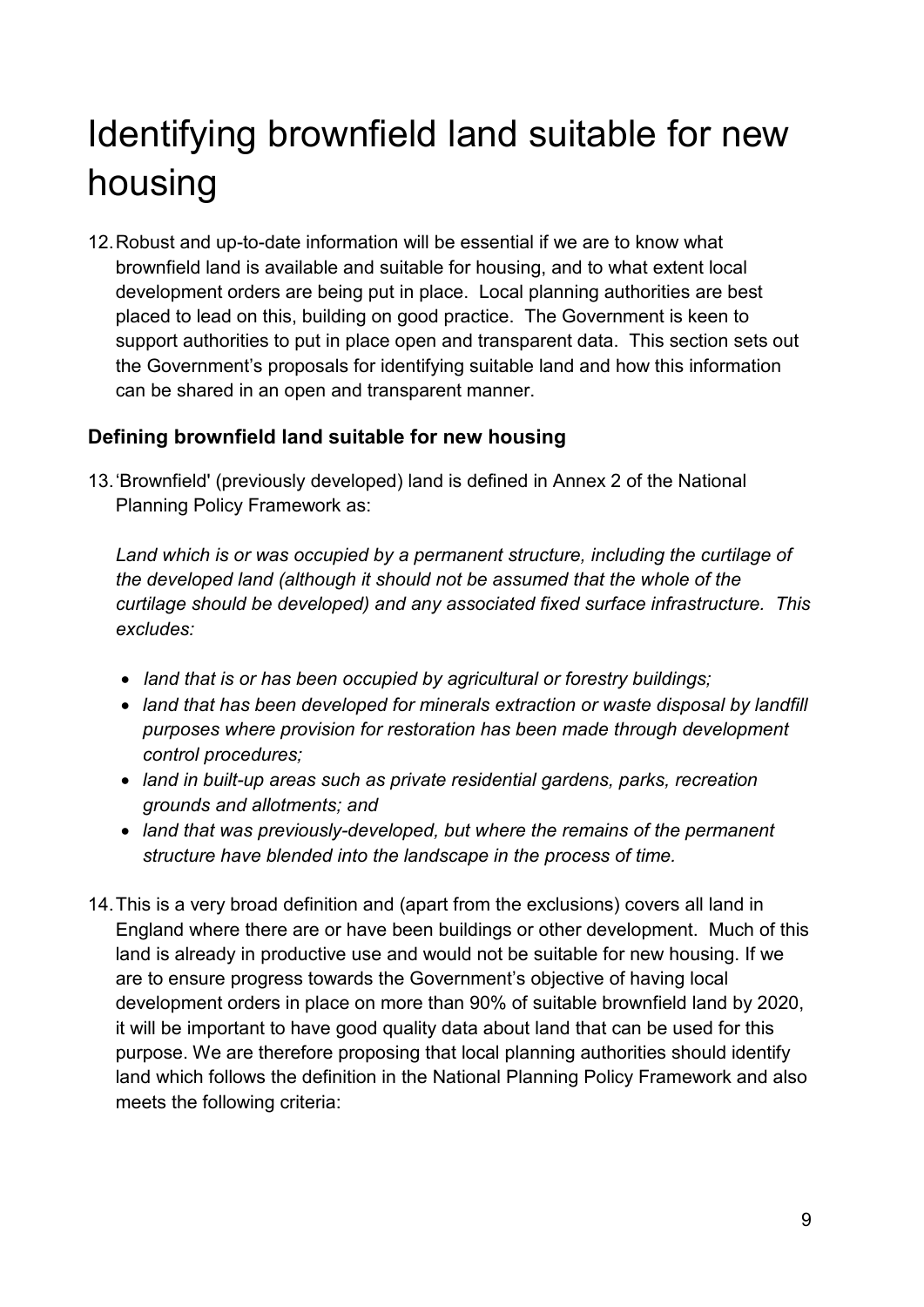#### **Deliverable**

• The site must be available for development now or in the near future. This will be a site not in current use, or a site in use (though not for housing) or underutilised where the local authority has evidence that the owner would be willing to make the land or buildings available for new housing, provided planning permission can be obtained.

#### **Free of constraint**

- Local planning authorities should not identify as suitable for housing any land which is subject to severe physical, environmental or policy constraints, unless the constraints can realistically be mitigated while retaining the viability of redevelopment. Contaminated land should also be excluded if there is clear evidence that the cost of remediation would be out of proportion to its potential value, making re-development unviable.
- The Government attaches great importance to the Green Belt and the National Planning Policy Framework makes clear that the fundamental aim of Green Belt policy is to prevent urban sprawl by keeping land permanently open; the essential characteristics of Green Belts are their openness and permanence. Inappropriate development on brownfield land in the Green Belt should not be approved except in very special circumstances.

#### **Capable of development**

• The site must be in a condition and location that would make it a genuine option for developers: that is, it must be clear to the local planning authority that there would be interest from developers in purchasing the site and building housing there in the near future.

#### **Capable of supporting five or more dwellings**

- This criterion is intended to provide a proportionate threshold and is in line with the Government's advice in Planning Practice Guidance to local planning authorities when conducting their Strategic Housing Land Availability Assessments. For this reason local planning authority progress in meeting the Government's 90% objective will be measured in relation to sites capable of supporting five or more dwellings. However authorities should also aim to get permissions in place on smaller sites whenever possible because of their valuable contribution to meeting overall housing supply.
- 15.Much brownfield land suitable for new housing will be easily identifiable and clearly fall within the definition. But some will not, and we recognise that in these cases the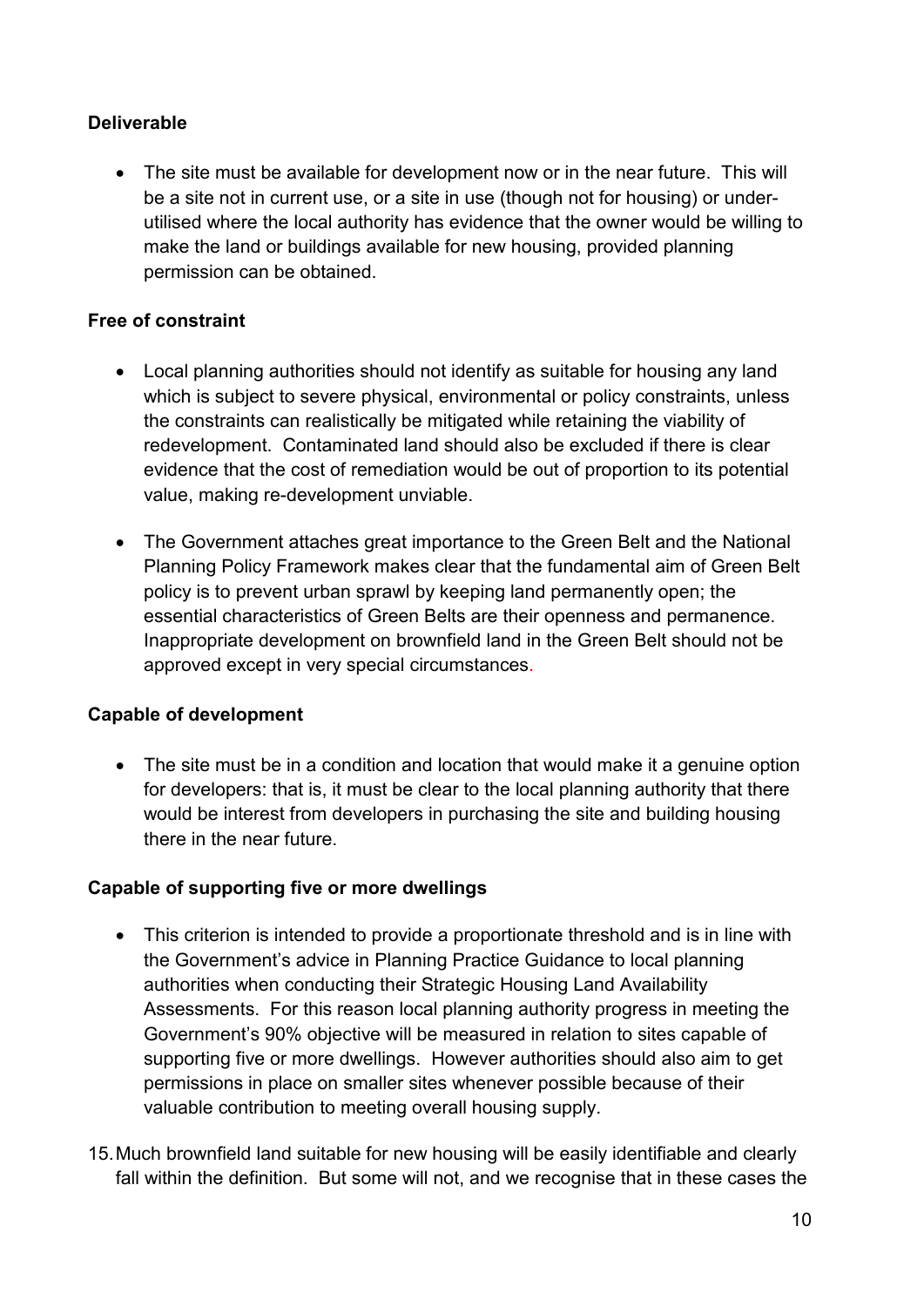local planning authority will need to take an informed view. We would, though, encourage local authorities to be as proactive and constructive as possible. They should reject sites only if they can demonstrate that there is little realistic prospect of them being used for new housing.

**Question 1: Do you agree with our proposed definition of brownfield land suitable for new housing and the criteria that are applied to define land suitable for new housing?** 

#### **Sharing information on progress**

- 16.Local planning authorities are already asked to compile and publish an objective assessment of housing land availability as part of the evidence base for their Local Plans. Authorities will want to be aware of potential new housing sites that may have the capacity to meet local need. Publishing the details of land suitable for housing should also attract interest from house-builders.
- 17.We propose, therefore, that local planning authorities share a small subset of this data which would include: authority name, site reference, name, address, coordinates (for mapping), size, an estimate of the number of homes the site would be likely to support, planning status, and ownership (by type, for example public sector). We would welcome thoughts on other data that would have to be included. Local planning authorities will also be free to add to the list as they see fit.
- 18.We envisage that local planning authorities would publish data that is updated at least once a year at source on their own websites, in an open, accessible format. Publishing data openly and transparently will allow a broad range of individuals and groups to assess and, if necessary, challenge the inclusion or exclusion of particular sites as brownfield land suitable for housing. This will help to ensure the robustness of the local planning authority's data.
- 19.We propose that data should be published to an agreed, common standard and specification. Publication in a standardised form would benefit local authorities – for example, by enabling an authority to compare its brownfield land with that in neighbouring areas, and thereby aid compliance with the Duty to Cooperate on the allocation of housing land. Others could use this open, standardised data too: for example to generate innovative new mapping and data visualisation tools for developers seeking to identify sites, including those that cross local authority boundaries.
- 20.We also believe that standardised, open data sets will encourage the development of innovative new on-line services – for example, to harvest brownfield information from individual local sources, and aggregate and present it to different audiences. These audiences could include local authorities themselves – for example, to assist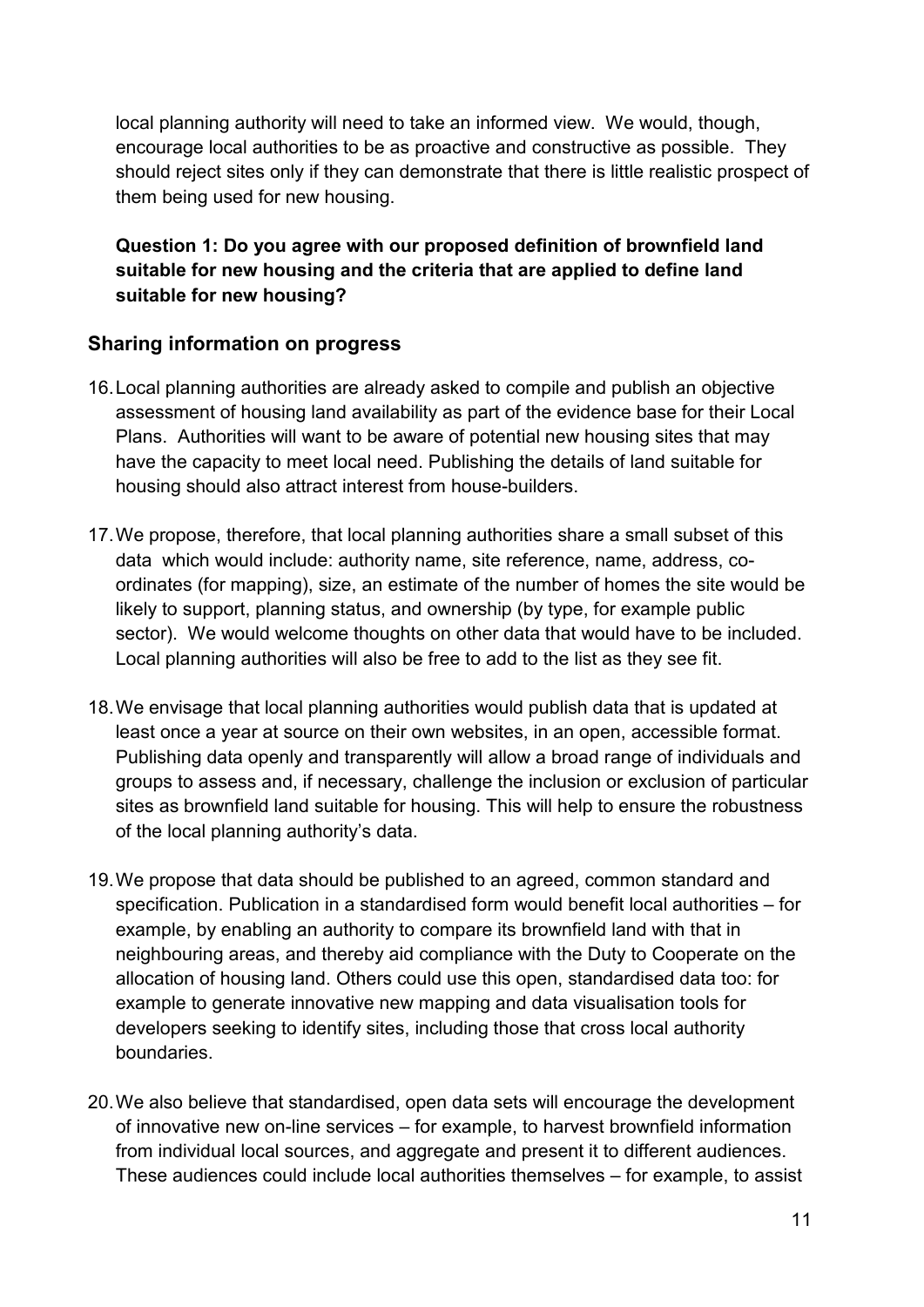with tracking or benchmarking development of housing on brownfield land amongst a group of neighbouring authorities.

**Question 2: Do you agree that local planning authorities should be transparent and publish the small subset of data at source, and update it at least once a year, to a common standard and specification?**

**Question 3: Do you have views on how this common standard and specification should be developed?** 

#### **Assessing progress towards meeting our objective**

21.The Government's objective is to see local development orders in place on more than 90% of suitable brownfield land that does not already benefit from planning permission by 2020. As sites are developed and new sites become available, authorities will need to review their stock of brownfield land and its permission status on a regular basis. The Government expects this to be at least once a year. This means that both the baseline against which local planning authorities are making progress and their achievement against that baseline will be rolling rather than set against a single fixed point. This will help to support the Government's objective to maximise the scope for new housing on suitable brownfield land.

**Question 4: Do you agree that local planning authorities should review their baseline and progress regularly, at least annually, to ensure that information about permissions on suitable brownfield land is current, reflecting changes in the availability of suitable housing sites?**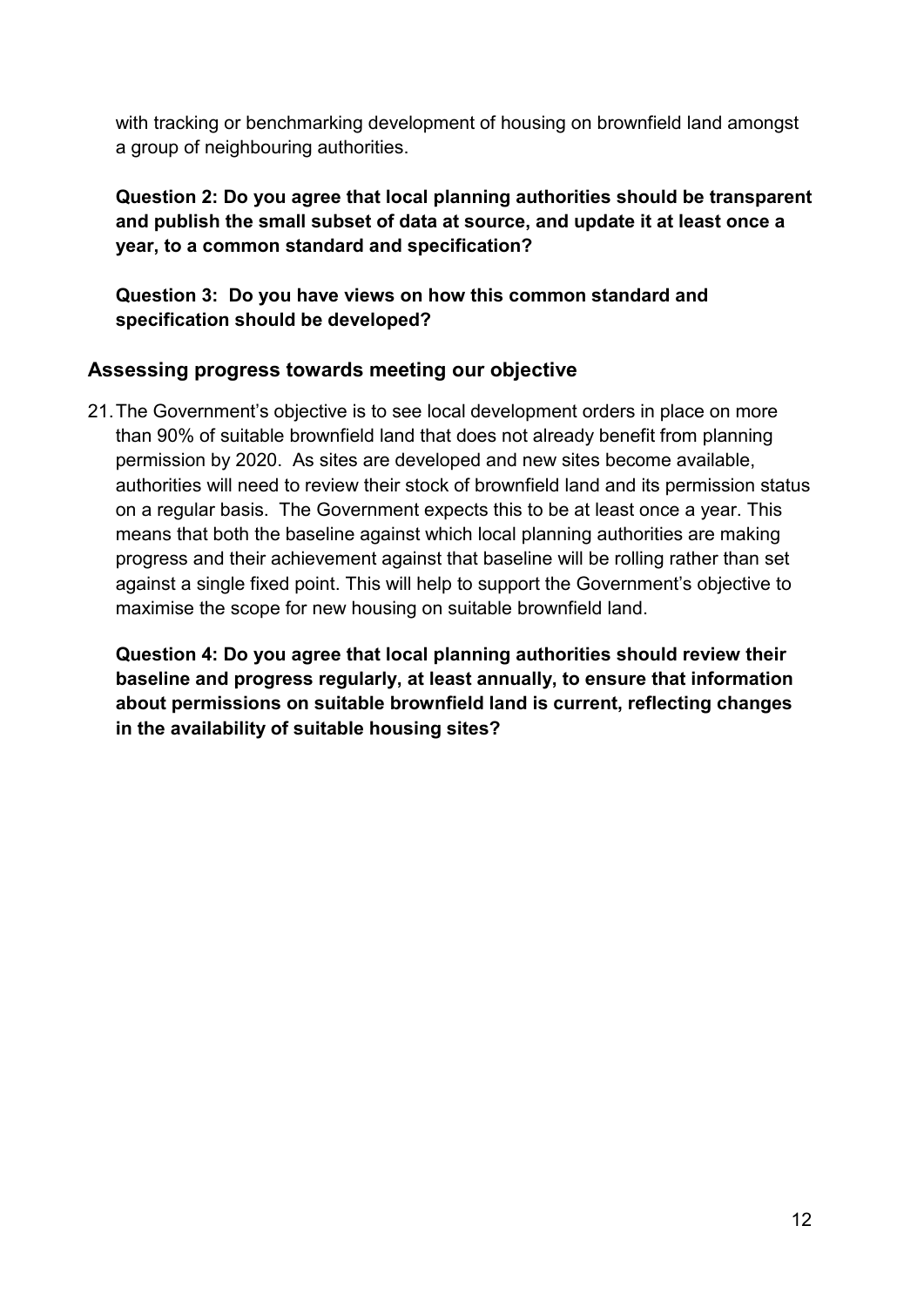## Measures to encourage progress

22.The Government and local authorities have a shared ambition to maximise housing delivery on brownfield land. The financial support already in place for local planning authorities developing local development orders on larger housing sites, together with the [further funding](https://www.gov.uk/government/publications/local-development-orders-for-housing-development-on-brownfield-land-invitation-to-bid) announced alongside this Consultation will help authorities achieve this shared goal. In addition we are supporting local planning authorities developing orders for smaller sites through the Planning Advisory Service, and advice – including local development order templates – will be published to support the wider use of orders for smaller sites. The Government expects, therefore, that most authorities will make good progress in getting local development orders in place on suitable brownfield land, but where additional action is needed we are proposing two options which are described in this section.

#### **Designations**

- 23.Under section 62A of the Town and Country Planning Act 1990, local planning authorities can be designated as under-performing where the speed or quality of their decisions has fallen below a prescribed threshold. Our proposal is to extend this measure so that authorities could also be designated as under-performing where they do not meet the objective for bringing forward sufficient coverage of local development orders on brownfield land suitable for new housing, or where authorities have failed to provide sufficient evidence that this objective is being met. Where an authority is designated, applicants would then have a choice of applying directly to the Secretary of State for planning permission. This would be implemented through a change to primary legislation, and by revising the criteria for designation and de-designation.<sup>[2](#page-12-0)</sup>
- 24.The designation process has been in operation since October 2013 and is well understood by local planning authorities. It has also shown itself to be an effective measure in driving improvements in the time taken to determine applications for major development. The latest statistics show that between July and September 2014 local planning authorities decided 78% of applications for major development on time<sup>[3](#page-12-1)</sup>, up from 69% a year earlier and a low point of 53% in January-March 2012.
- 25.If this approach is to be extended to planning positively for brownfield land, it needs to be aligned with the overall objective of the policy, which is to allow residential

-

<span id="page-12-0"></span> $2$  Existing criteria document available from:

[https://www.gov.uk/government/uploads/system/uploads/attachment\\_data/file/319849/Improving\\_plannin](https://www.gov.uk/government/uploads/system/uploads/attachment_data/file/319849/Improving_planning_performance_-_criteria_for_designation__revised_2014_.pdf) [g\\_performance\\_-\\_criteria\\_for\\_designation\\_\\_revised\\_2014\\_.pdf.](https://www.gov.uk/government/uploads/system/uploads/attachment_data/file/319849/Improving_planning_performance_-_criteria_for_designation__revised_2014_.pdf)

<span id="page-12-1"></span> $3$  Within the relevant statutory period, or such longer period as had been agreed in writing with the applicant.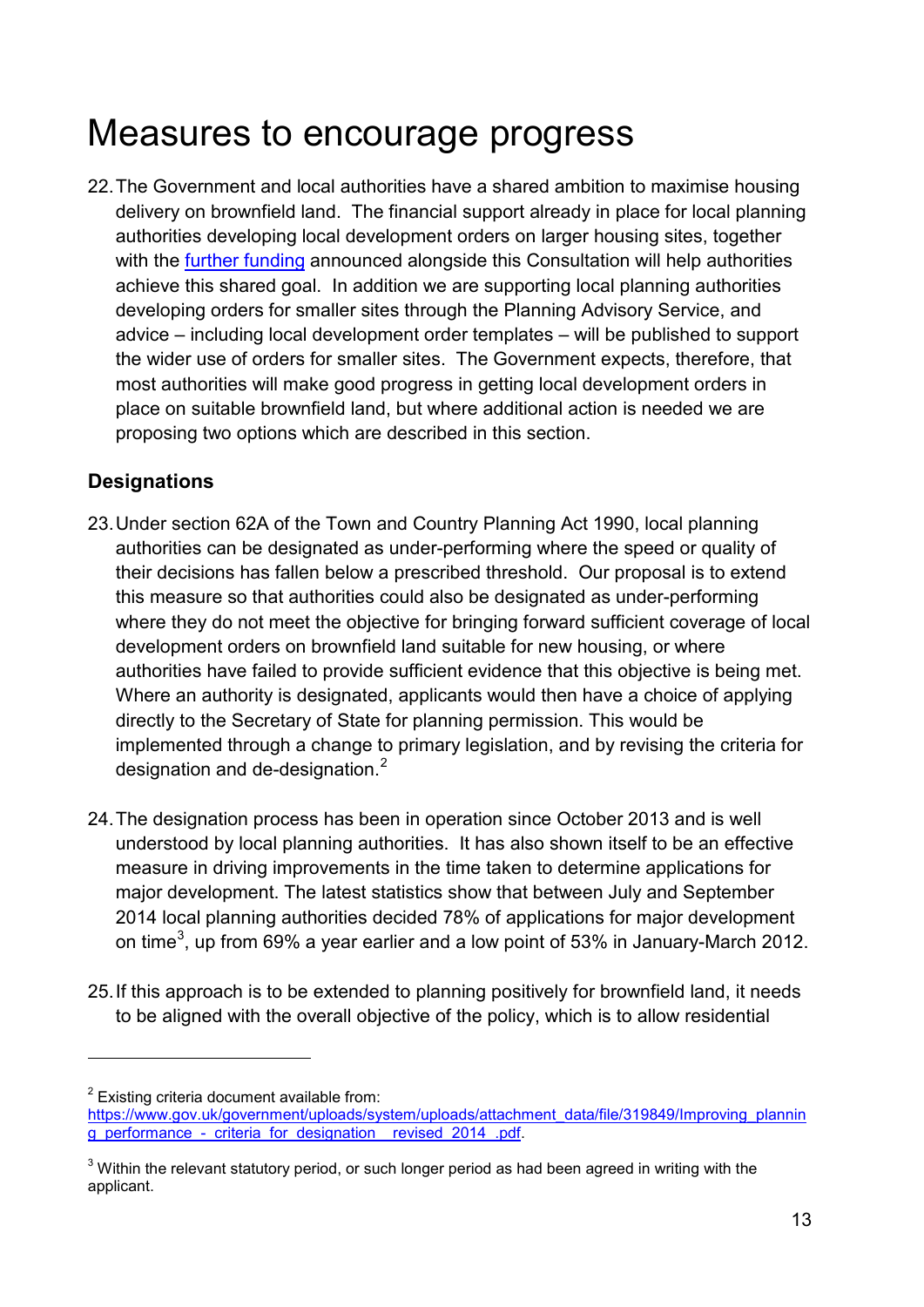development to come forward more easily on suitable brownfield sites. For this reason, we propose that only applications relating to brownfield land would be capable of being submitted to the Secretary of State where an authority is designated. In addition, applications would need to be consistent with the size threshold proposed in this consultation of five residential units or more.

#### **Question 5: Do you think that the designation of under-performing planning authorities in the way suggested would provide an effective incentive to bringing forward planning permissions on brownfield land?**

- 26.The Government is committed to seeing local development orders in place on at least 90% of brownfield land suitable for new housing, and which does not already benefit from planning permission, by 2020. Therefore we are proposing that this would be the threshold that would trigger any designations in that year.
- 27.However, this consultation makes clear that the baseline against which local planning authorities report their progress should be kept up to date. That baseline could fluctuate significantly where additional large brownfield sites become available. We recognise that it may not be possible for an authority to put local development orders in place on at least 90% of suitable brownfield land where large sites become available shortly before 2020. Because of this we propose that authorities would be assessed on the extent to which brownfield land suitable for housing identified the previous year was covered by local development orders. For example, at 2020 authorities would be liable for designation where they had not put local development orders in place on 90% of the brownfield land they had identified as suitable for housing in 2019 (and which did not already benefit from planning permission at that date).

#### **Question 6: Do you agree that:**

**a) Authorities should be designated from 2020 if they have not met the 90% objective?**

**b) Performance against the 90% objective should be calculated on the extent to which the brownfield land suitable for housing identified a year earlier is covered by local development orders?**

28.We also propose to assess the progress of authorities against an intermediate objective in 2017. This would give local planning authorities time to implement the policy while leaving sufficient time to improve before 2020 where this is necessary. We are proposing that local planning authorities should work towards an objective of putting local development orders in place on 50% of their brownfield land suitable for housing by 2017 (where the land does not already benefit from planning permission), but we would welcome your views on alternative percentages.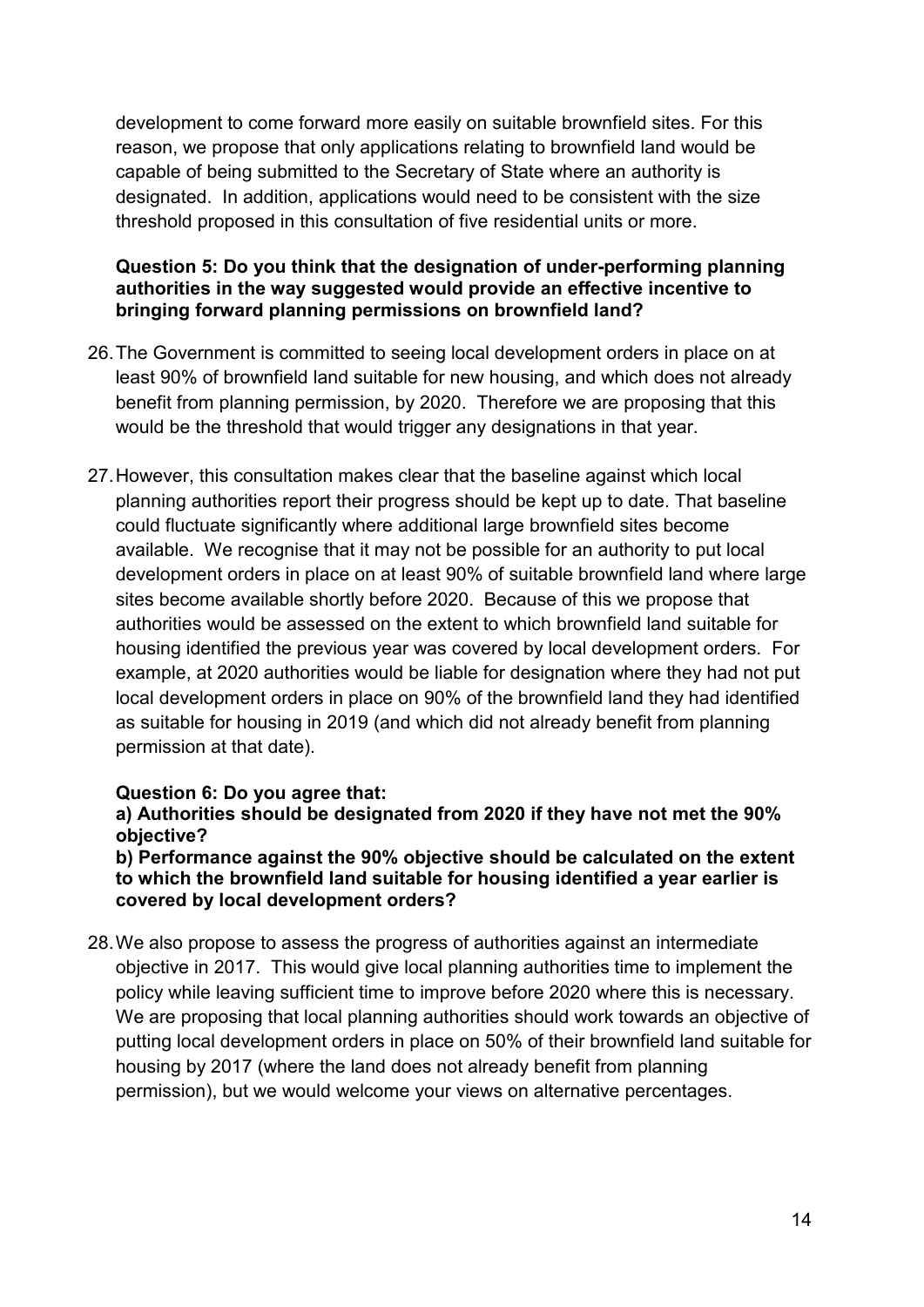#### **Question 7: Do you agree that:**

**a) Authorities should be assessed against an intermediate objective in 2017? b) Having local development orders in place on 50% of brownfield land identified as suitable for housing (and which does not already benefit from planning permission) in the preceding year is an appropriate intermediate objective?**

29.Where local planning authorities have not made sufficient progress against the intermediate objective at 2017, our proposed approach is to designate the authorities concerned: these authorities would then be invited to prepare an action plan and offered support to improve, and would be considered for de-designation after 12 months provided their performance then exceeds the 50% objective under which they had been designated. Other potential approaches exist, such as publishing a list of those authorities not meeting the objective, so that it is clear where more rapid action is required (and where peer support or other forms of assistance is most needed). However, we would need to ensure that the approach is sufficiently robust to encourage real progress in those areas where more needs to be done.

#### **Question 8: Do you agree that authorities should be designated from 2017 if they have failed to make sufficient progress against the intermediate objective?**

- 30.Once 2020 is reached, we would make designations once a year, in the spring. We would identify authorities as being at risk of designation where the data they have published on their websites suggests that the authority had not, at the time of the assessment, put local development orders in place on 90% of their brownfield land identified a year previously as suitable for housing.
- 31.Under the existing criteria, authorities at risk of designation are given two weeks in which to set out any data corrections or to offer exceptional circumstances as to why a designation would be unreasonable, which are assessed prior to designations being confirmed. We propose that this approach would also be appropriate when considering whether to designate authorities for their performance in bringing forward local development orders on suitable brownfield land.
- 32.The existing criteria document sets out two general tests that are applied in considering whether exceptional circumstances apply:
	- a) whether the issue significantly affects the reasonableness of the conclusions that can be drawn from the recorded data for the authority, over the assessment period; or
	- b) whether the issue had a significant impact on the authority's performance, for reasons that were beyond its control.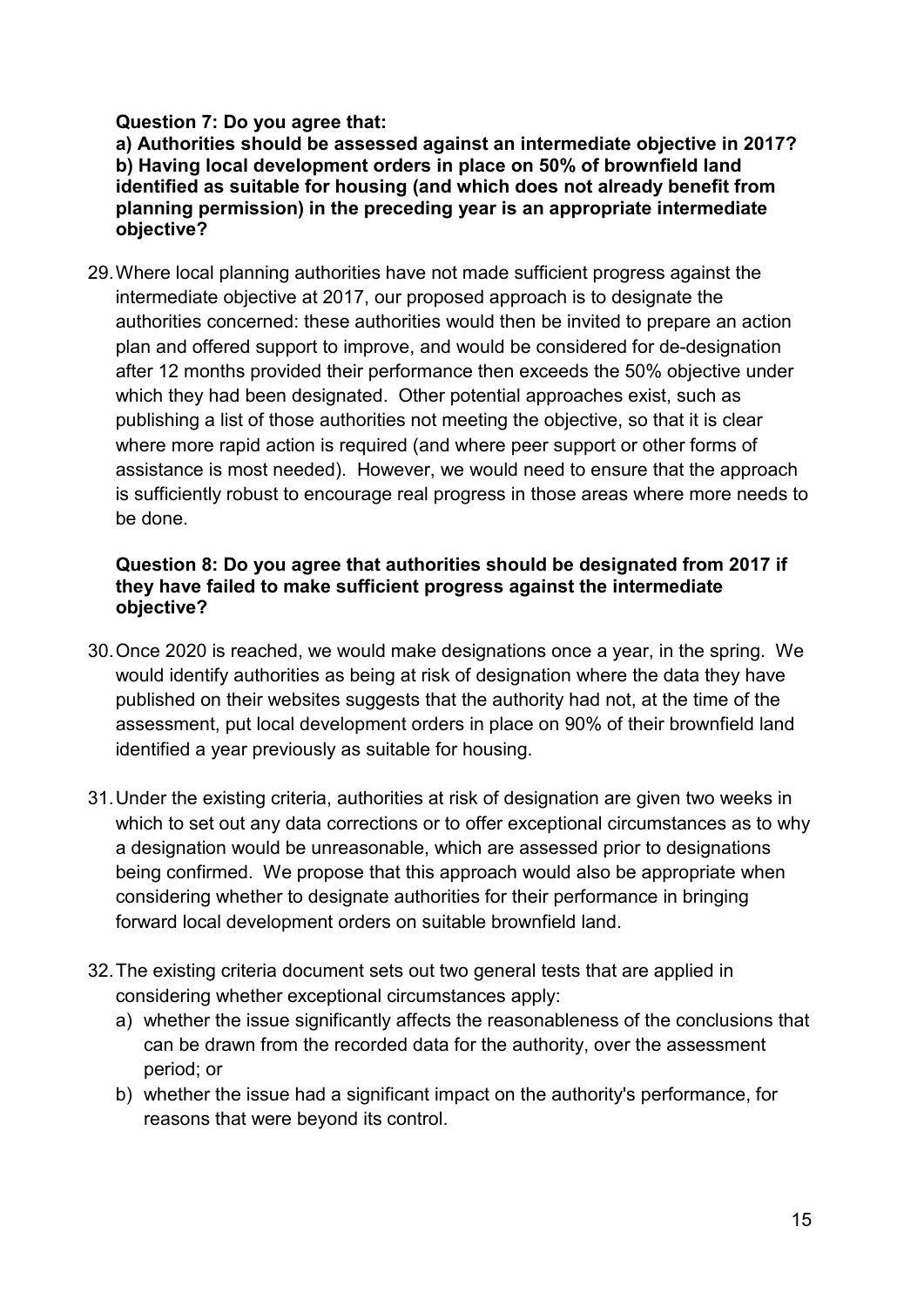We would welcome your views as to whether similar tests should be set out for brownfield performance.

- 33.For consistency with the existing approach to performance, where authorities are designated at or after 2020, we would consider them for de-designation once a year, on the basis of their performance against the 90% objective. Authorities would remain designated until their performance reaches the appropriate level, unless exceptional circumstances apply.
- 34.Where authorities are designated under this policy, and an applicant applies to the Secretary of State for planning permission, we would mirror the provisions that already exist in relation to designations<sup>[4](#page-15-0)</sup>. The key principles of these provisions include:
	- The Planning Inspectorate receiving the application fee for any applications submitted directly to it;
	- The process for determining applications made to the Inspectorate mirrors, as far as possible, that which usually applies when an application is submitted to a local planning authority;
	- The relevant local planning authority would be required to carry out a small number of administrative functions in relation to the application; and
	- A presumption that public hearings would be held in most cases to inform the decision of the Inspector.

#### **Question 9: Do you agree:**

**a) With our proposed approach to identifying and confirming designations, including the consideration of whether exceptional circumstances apply? b) With our suggested approach to de-designating authorities from 2020? c) That the provisions for handling applications made to the Secretary of State should be the same as where an authority is designated under the existing performance measures?**

#### **Policy-based incentive**

-

35.A second option would be to amend the National Planning Policy Framework. The policy change would mean that local planning authorities that had failed to make sufficient progress against the brownfield objective would be unable to claim the existence of an up-to-date five year housing land supply when considering applications for brownfield development, and therefore the presumption in favour of

<span id="page-15-0"></span><sup>&</sup>lt;sup>4</sup> More details can be found in the Town and Country Planning (Section 62A Applications) (Procedure and Consequential Amendments) Order 2013 (available from

[http://www.legislation.gov.uk/uksi/2013/2140/contents/made\)](http://www.legislation.gov.uk/uksi/2013/2140/contents/made), the Town and Country Planning (Section 62A Applications) (Hearings) Rules 2013 (available from

[http://www.legislation.gov.uk/uksi/2013/2141/contents/made\)](http://www.legislation.gov.uk/uksi/2013/2141/contents/made), and the Town and Country Planning (Section 62A Applications) (Written Representations and Miscellaneous Provisions) Regulations 2013 (available from<http://www.legislation.gov.uk/uksi/2013/2142/made>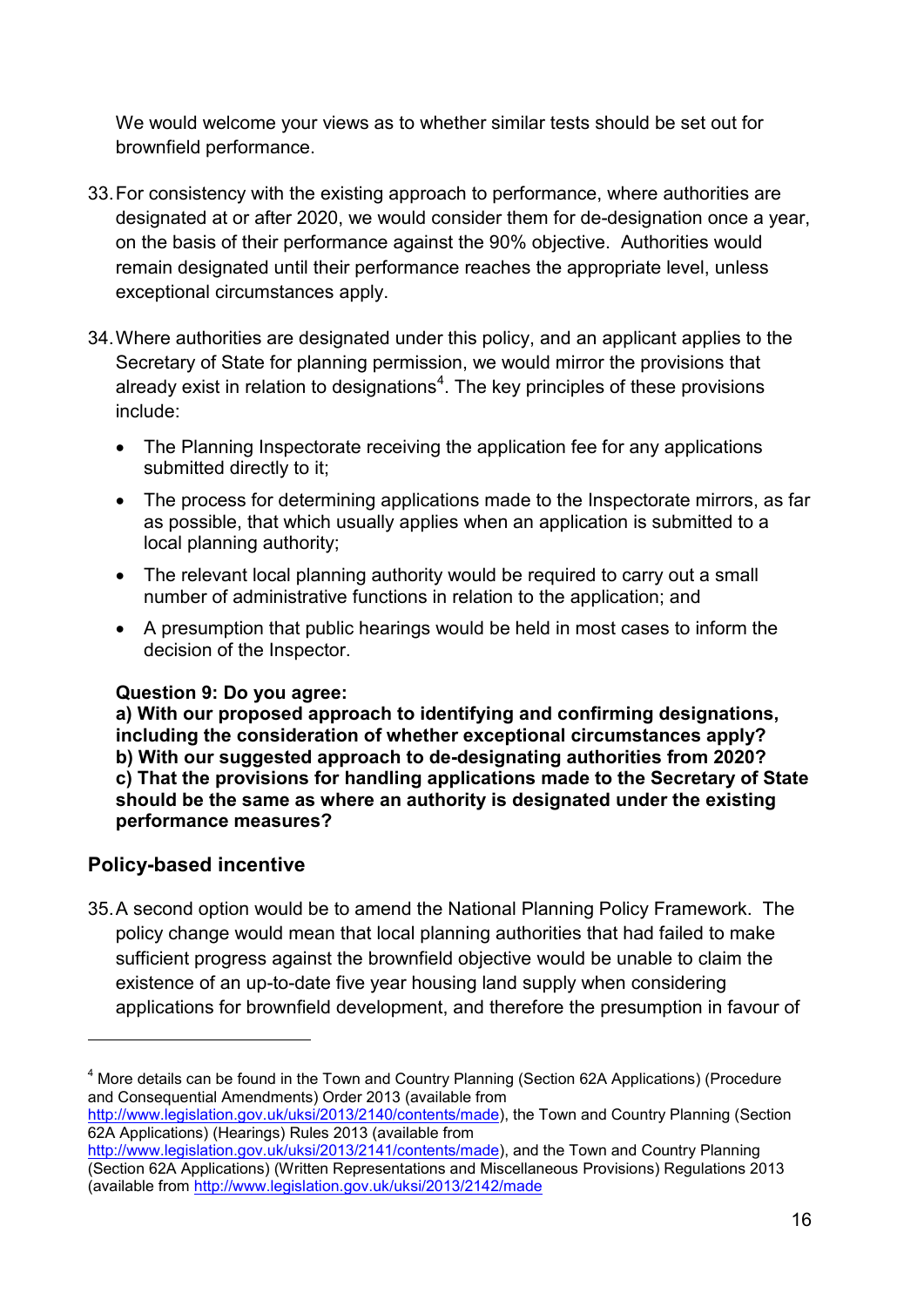sustainable development would apply. For the effective implementation of this approach, authorities should maintain up-to-date information on the extent to which suitable brownfield land in their area has local development orders in place, so that their performance against the objective can be reflected in decisions on planning applications and appeals.

- 36.This measure would benefit applicants as it would make it easier to obtain planning permission on brownfield land where authorities had failed to make sufficient progress towards the Government's objective for permissions on brownfield land.
- 37.We propose that this measure would take effect fully from 2020, and would apply to any local planning authority that had not met the 90% objective by that date. However, in light of the need for local planning authorities to make continuous progress towards the 90% objective, we also propose that there would be a series of intermediate objectives to which this policy would apply; so from 2017 local planning authorities would be unable to claim the existence of an up to date five year supply of land for housing when considering applications for brownfield development, where they had failed to put local development orders in place on the following percentages of brownfield land identified as suitable for housing:

| Year | Percentage below which the policy<br>would apply |
|------|--------------------------------------------------|
| 2017 | 50%                                              |
| 2018 | 60%                                              |
| 2019 | 75%                                              |
| 2020 | 90%                                              |

#### **Question 10: Do you:**

**a) Think the policy-based approach would provide an effective incentive for authorities to put local development orders in place on suitable brownfield land?**

**b) Agree with the proposed thresholds and dates at which this measure would take effect?**

#### **Dealing with data gaps**

38.The options that we have set out will work most effectively where regular information on progress in getting local development orders in place on brownfield land is published by local planning authorities. Where authorities consistently fail to publish information on progress, we consider that it will be reasonable to assume that insufficient action is being taken. Therefore we propose that either designation or the policy measure would be applied automatically where a local planning authority has not published data within the last year preceding the objective dates of 2017 and 2020, and in subsequent years.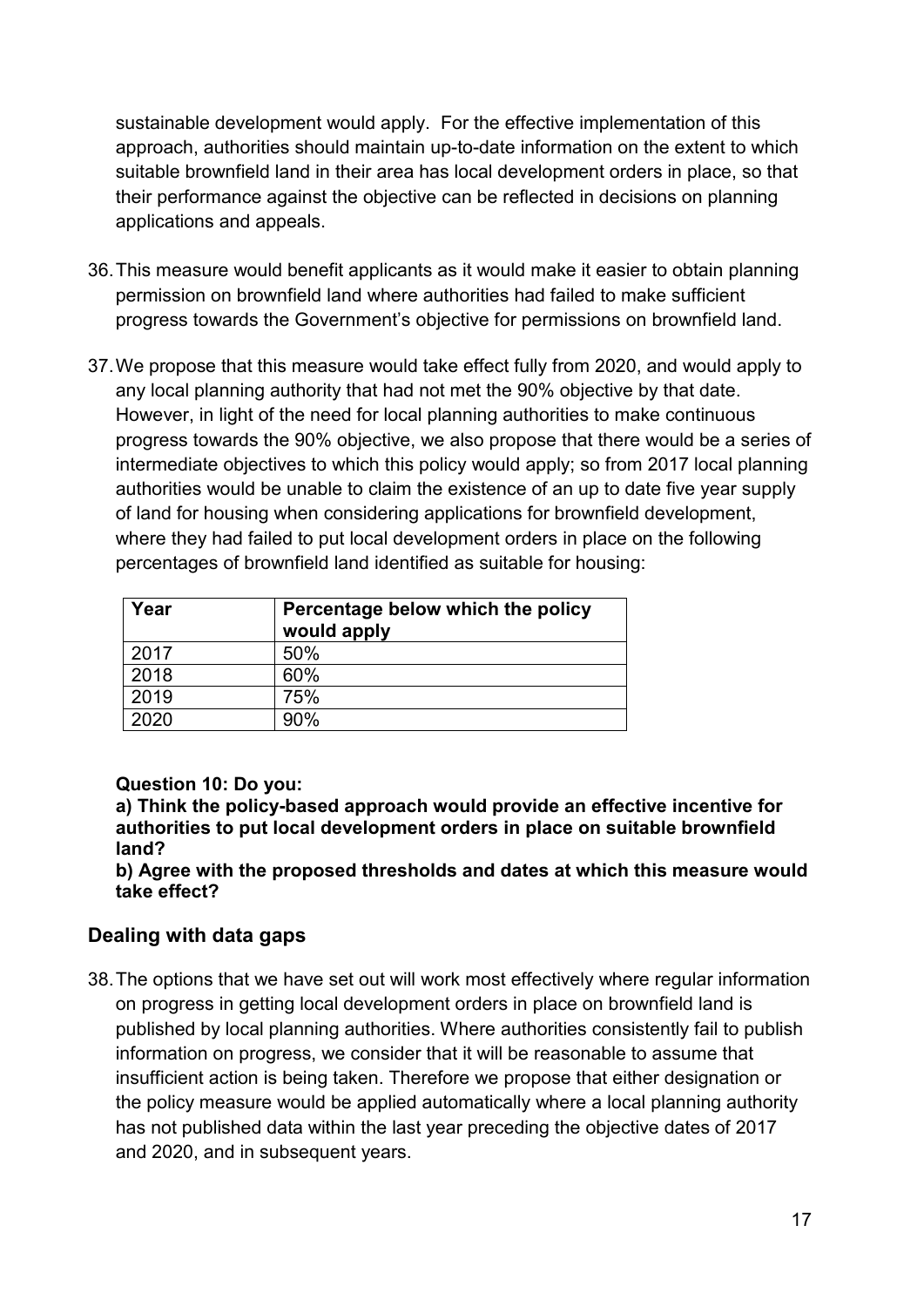39.Under the designation approach, this would mean automatic designation; with authorities being considered for de-designation only once data was provided that showed them to be above the 90% objective (or 50% objective in the case of authorities designated in 2017). For the policy approach, it would mean that authorities would be unable to claim an up-to-date five year housing land supply when considering brownfield applications, until the data had been published and showed them to be above the relevant objective for that year.

#### **Question 11: Do you agree that the measures proposed for failing to publish information on progress are proportionate and effective? If not, what alternative would you propose and why?**

#### **Other approaches**

40.This consultation has outlined two specific measures to encourage improved progress where insufficient action is being taken to bring forward local development orders on suitable brownfield land, but we would welcome suggestions of other approaches that could be taken.

**Question 12: Do you have any other suggestions for measures that could help to deliver local development orders on brownfield land suitable for new housing?**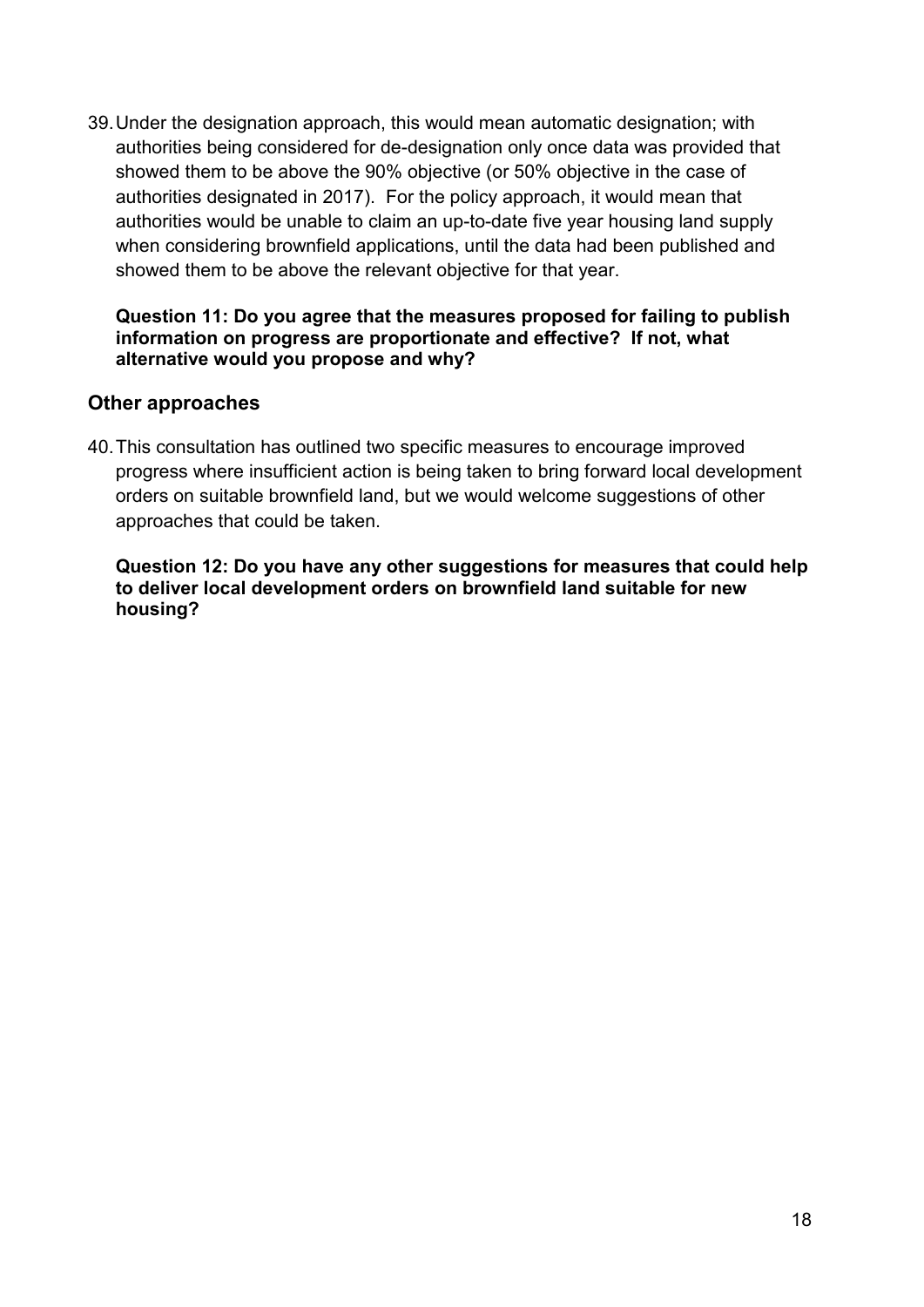# Implementation

41.Meeting the Government's objective for getting local development orders in place on suitable brownfield land is consistent with the objectives for planning in the National Planning Policy Framework and is a recognised part of the Government's wider policy for housing delivery. Local planning authorities are already required to collect housing data, including information on brownfield land, for their Strategic Housing Land Availability Assessments and to inform their Local Plans. We do not think that publishing this data locally would constitute a new burden for local planning authorities. However, we will use the responses to this consultation to verify our conclusions.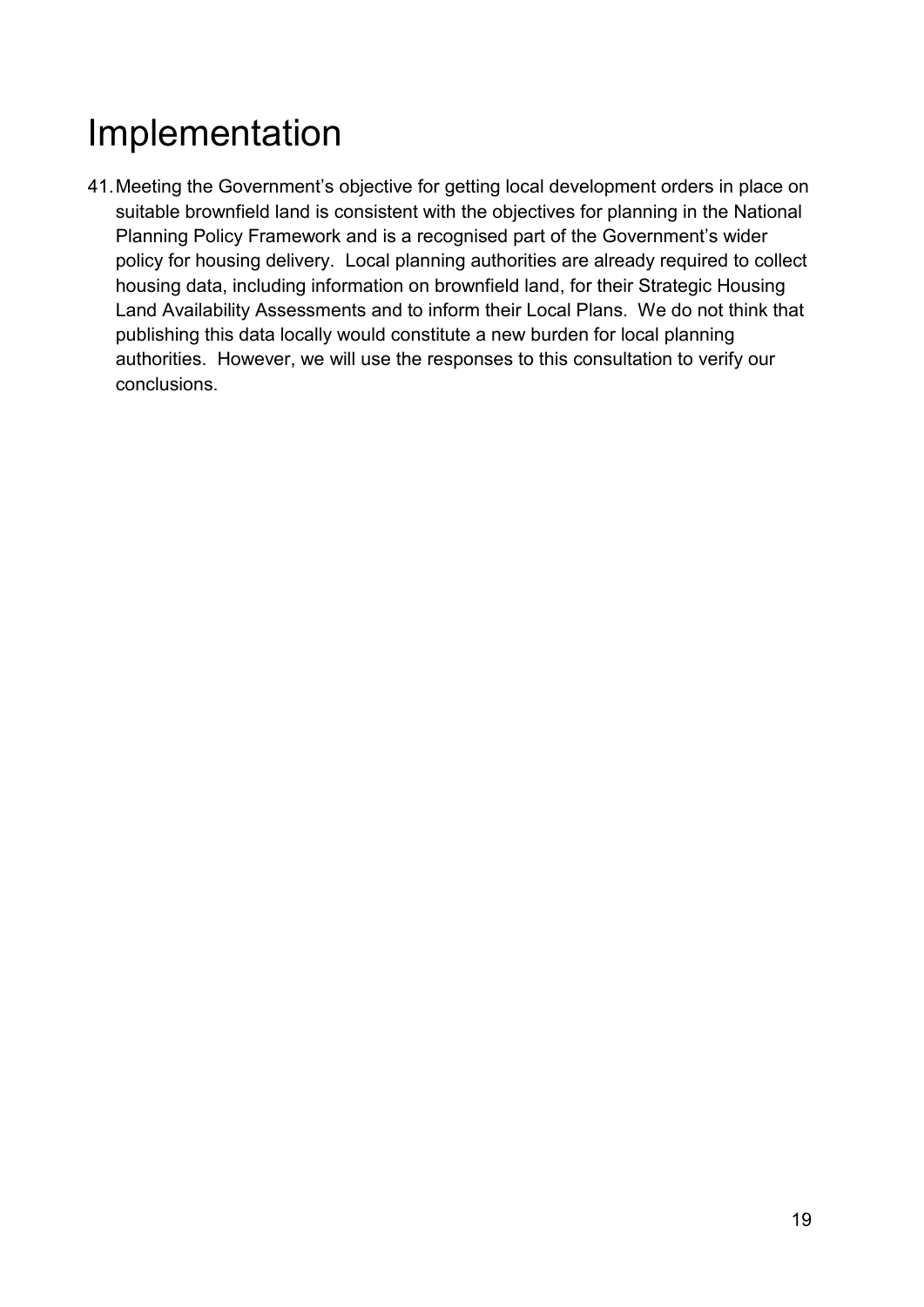# Summary of Questions

#### **Identifying brownfield land suitable for new housing**

**Question 1:** Do you agree with our proposed definition of brownfield land suitable for new housing and the criteria that are applied to define land suitable for new housing?

**Question 2:** Do you agree that local planning authorities should be transparent and publish the small subset of data at source and update it at least once a year, to a common standard and specification?

**Question 3:** Question 5: Do you have views on how this common standard and specification should be developed?

**Question 4:** Do you agree that local planning authorities should review their baseline and progress regularly, at least annually, to ensure that information about permissions on suitable brownfield land is current, reflecting changes in the availability of suitable housing sites?

#### **Measures to encourage progress**

**Question 5:** Do you think that the designation of under-performing planning authorities in the way suggested would provide an effective incentive to bringing forward planning permissions on brownfield land?

#### **Question 6:** Do you agree that:

a) Authorities should be designated from 2020 if they have not met the 90% objective?

b) Performance against the 90% objective should be calculated on the extent to which the brownfield land suitable for housing identified a year earlier is covered by local development orders?

#### **Question 7:** Do you agree that:

a) Authorities should be assessed against an intermediate objective in 2017? b) Having local development orders in place on 50% of brownfield land identified as suitable for housing (and which does not already benefit from planning permission) in the preceding year is an appropriate intermediate objective?

**Question 8:** Do you agree that authorities should be designated from 2017 if they have failed to make sufficient progress against the intermediate objective?

#### **Question 9:** Do you agree:

a) With our proposed approach to identifying and confirming designations, including the consideration of whether exceptional circumstances apply?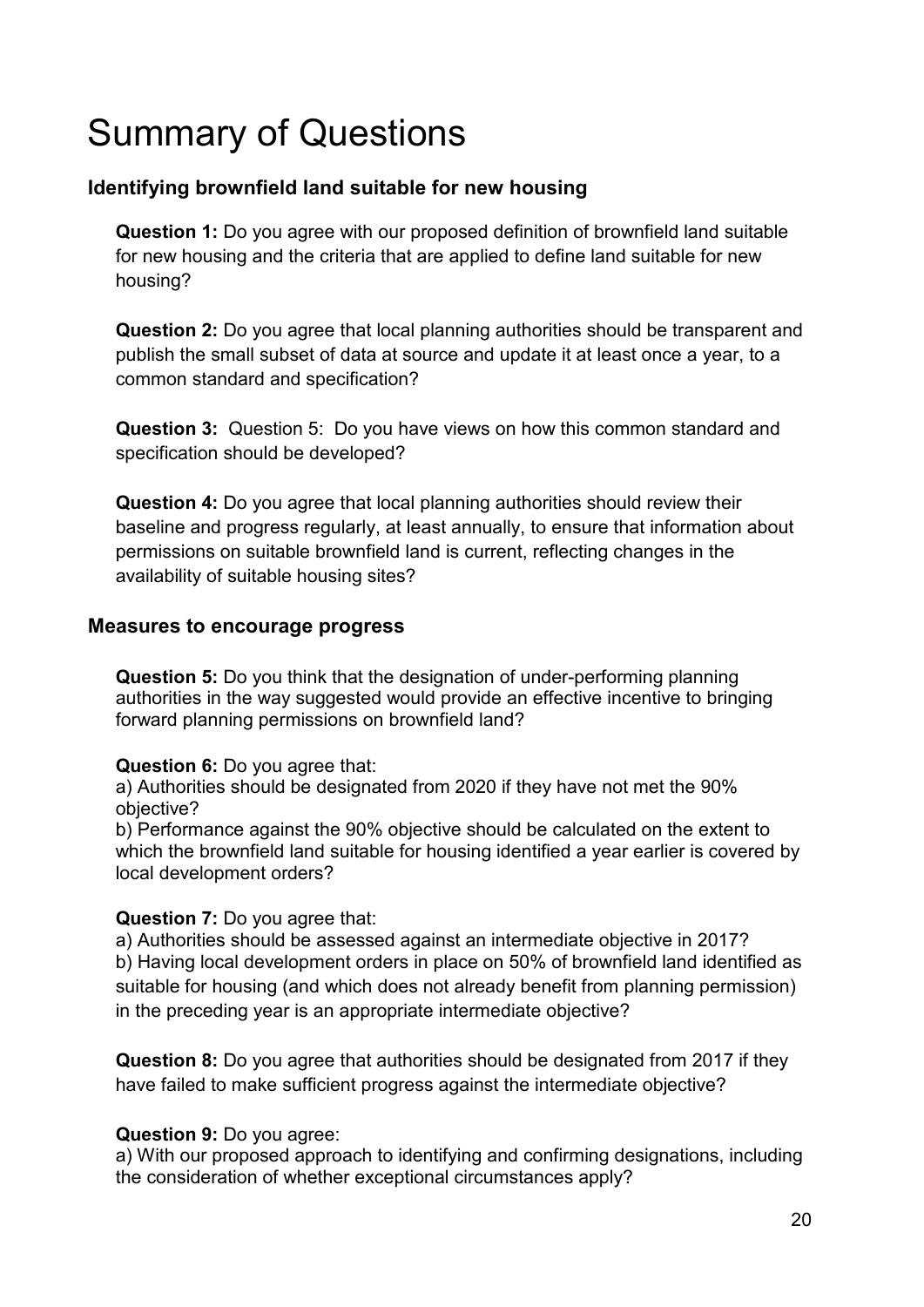b) With our suggested approach to de-designating authorities from 2020? c) That the provisions for handling applications made to the Secretary of State should be the same as where an authority is designated under the existing performance measures?

#### **Question 10:** Do you:

a) Think the policy-based approach would provide an effective incentive for authorities to put local development orders in place on suitable brownfield land? b) Agree with the proposed thresholds and dates at which this measure would take effect?

**Question 11:** Do you agree that the measures proposed for failing to publish information on progress are proportionate and effective? If not, what alternative would you propose and why?

**Question 12:** Do you have any other suggestions for measures that could help to deliver local development orders on brownfield land suitable for new housing?